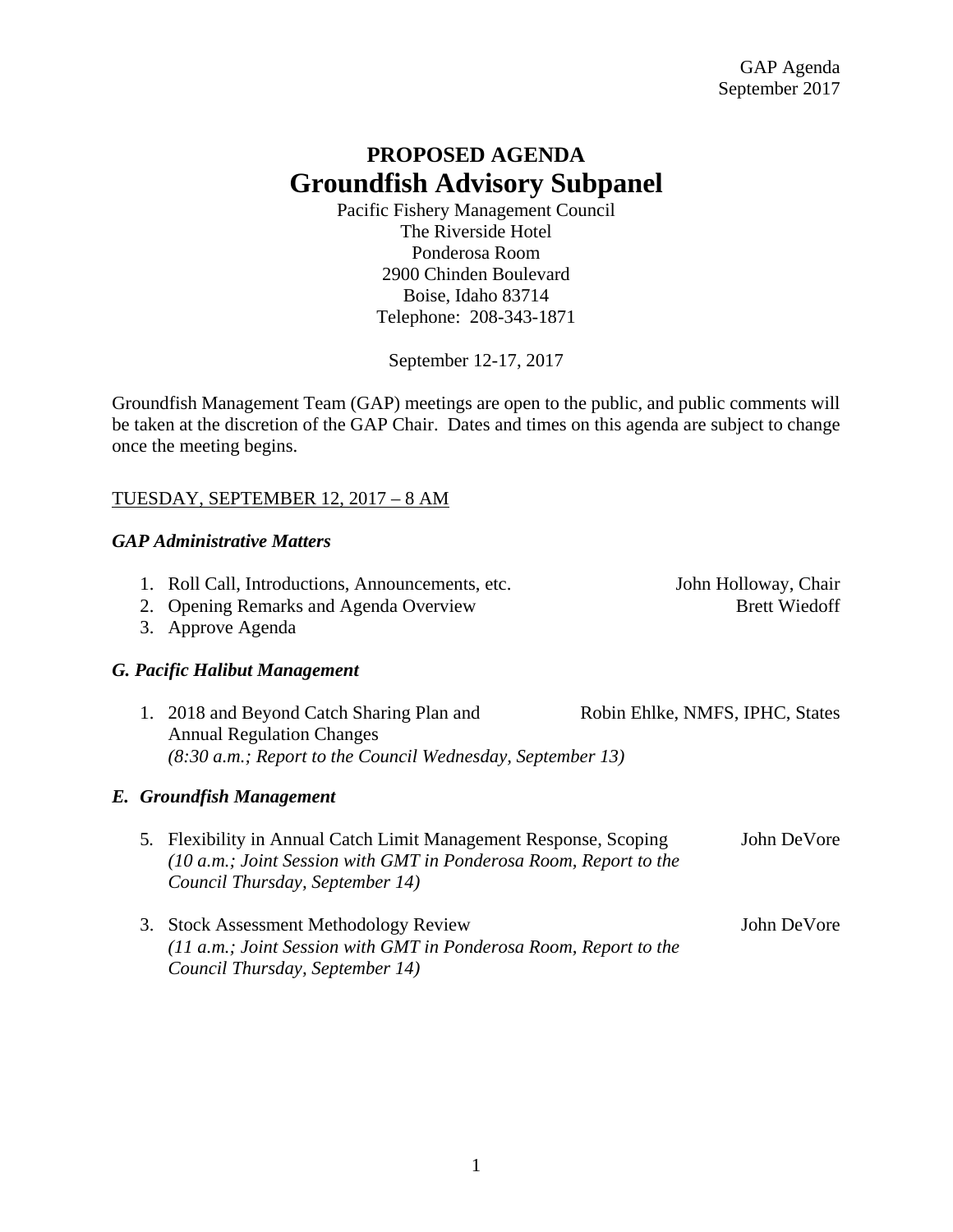- 4. Coastwide Non-whiting Midwater Trawl Exempted Fishing Permit (EFP) Final Action and Gear Modification EFP Review Jim Seger, EFP Applicants *(1 p.m.; Report to the Council Thursday, September 14*)
- 6. Electronic Monitoring Preliminary Pacific Halibut Discard Mortality Rates and Third Party Review Brett Wiedoff, Melissa Hooper *(3 p.m.; Report to the Council Thursday, September 14)*

# *GAP Administrative Matters (continued)*

4. Draft and Review Statements *(4 p.m.)*

### WEDNESDAY, SEPTEMBER 13, 2017 – 8 AM

### *GAP Administrative Matters (continued)*

5. Draft and Review Statements *(8 a.m.)*

#### *E. Groundfish Management (continued)*

2. Off Year Science Improvements **Solution** John DeVore *(9 a.m.; Report to the Council Thursday, September 14)*

7. Trawl Catch Share Review, Preliminary Range of Follow-On Actions, and Intersector Allocation Jim Seger, Shems Judd *(10 a.m.; Report to the Council Friday, September 15)*

#### *GAP Administrative Matters (continued)*

6. Draft and Review Statements *(1 p.m.)*

# THURSDAY, SEPTEMBER 14, 2017 – 8 AM

# *GAP Administrative Matters (continued)*

7. Draft and Review Statements *(8 a.m.)*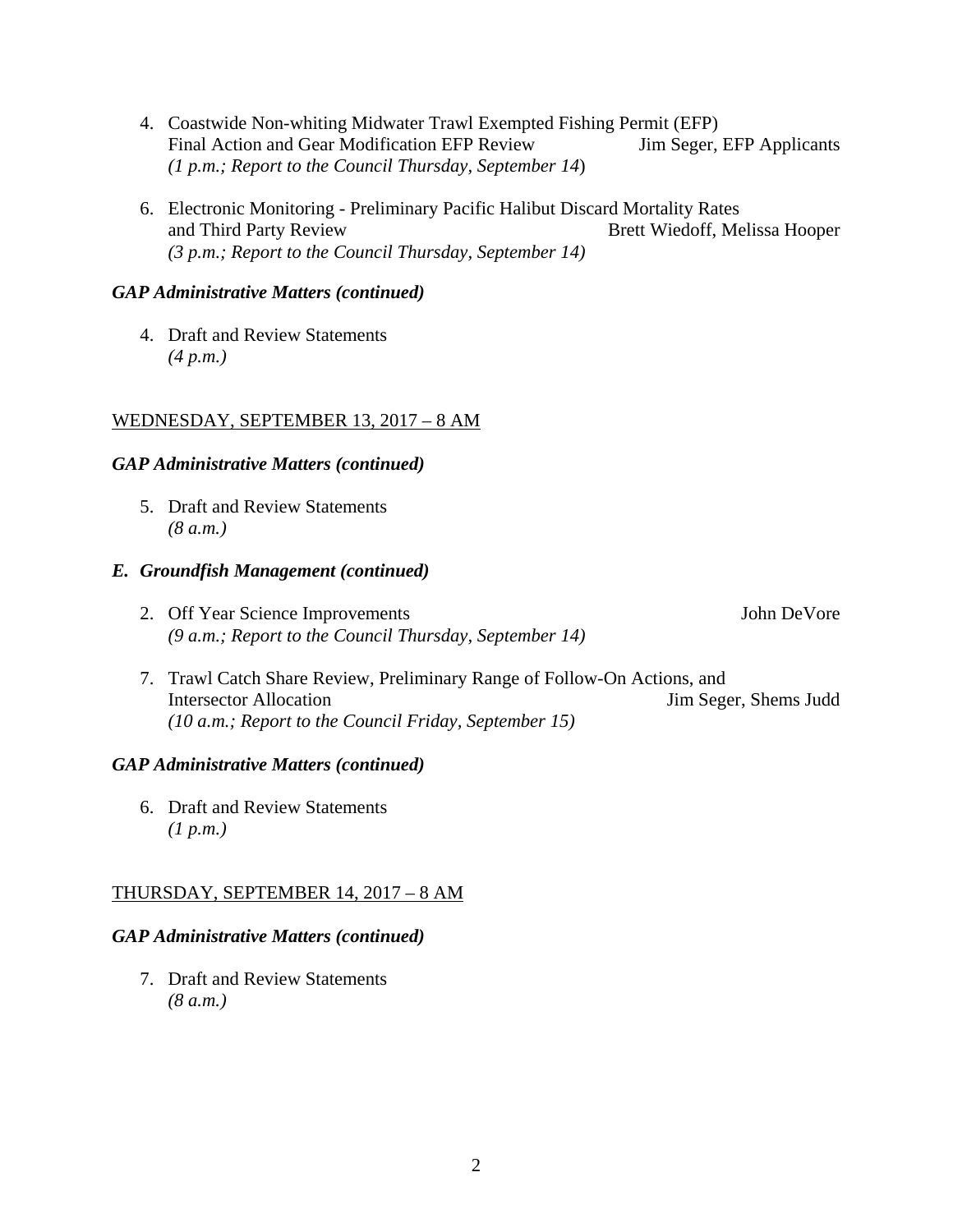#### *I. Ecosystem-Based Management*

|  | 1. Climate Vulnerability Assessment Report<br>(11 a.m.; Joint Session with GMT in Ponderosa Room, Report to the<br>Council Friday, September 15)                  | Michelle McClure |
|--|-------------------------------------------------------------------------------------------------------------------------------------------------------------------|------------------|
|  | 2. Fishery Ecosystem Plan Initiatives: Scoping and Selection<br>(1 p.m.; Joint Session with GMT in Ponderosa Room, Report to the<br>Council Friday, September 15) | Kit Dahl         |
|  | E. Groundfish Management (continued)                                                                                                                              |                  |
|  | 8. Adopt Final Stock Assessments<br>$(2 p.m.; Report to the Council Saturday, September 16)$                                                                      | John DeVore      |
|  | <b>GAP Administrative Matters (continued)</b>                                                                                                                     |                  |

8. Draft and Review Statements *(3 p.m.)*

*7:30 p.m. Stock Assessment Q&A in the Juniper-Laurel Ballroom*

# FRIDAY, SEPTEMBER 15, 2017 – 8 AM

#### *GAP Administrative Matters (continued)*

9. Draft and Review Statements *(8 a.m.)*

#### *E. Groundfish Management (continued)*

9. Initial Harvest Specifications and Management Measure Actions for 2019-2020 Management John DeVore, Kelly Ames *(10 a.m.; Report to the Council Sunday, September 17)*

# *GAP Administrative Matters (continued)*

10. Draft and Review Statements

### *E. Groundfish Management (continued)*

10. Final Action on Inseason Adjustments Jessi Doerpinghaus *(4 p.m.; Joint Session with the GMT in Ponderosa Room, Report to the Council Monday, September 18)*